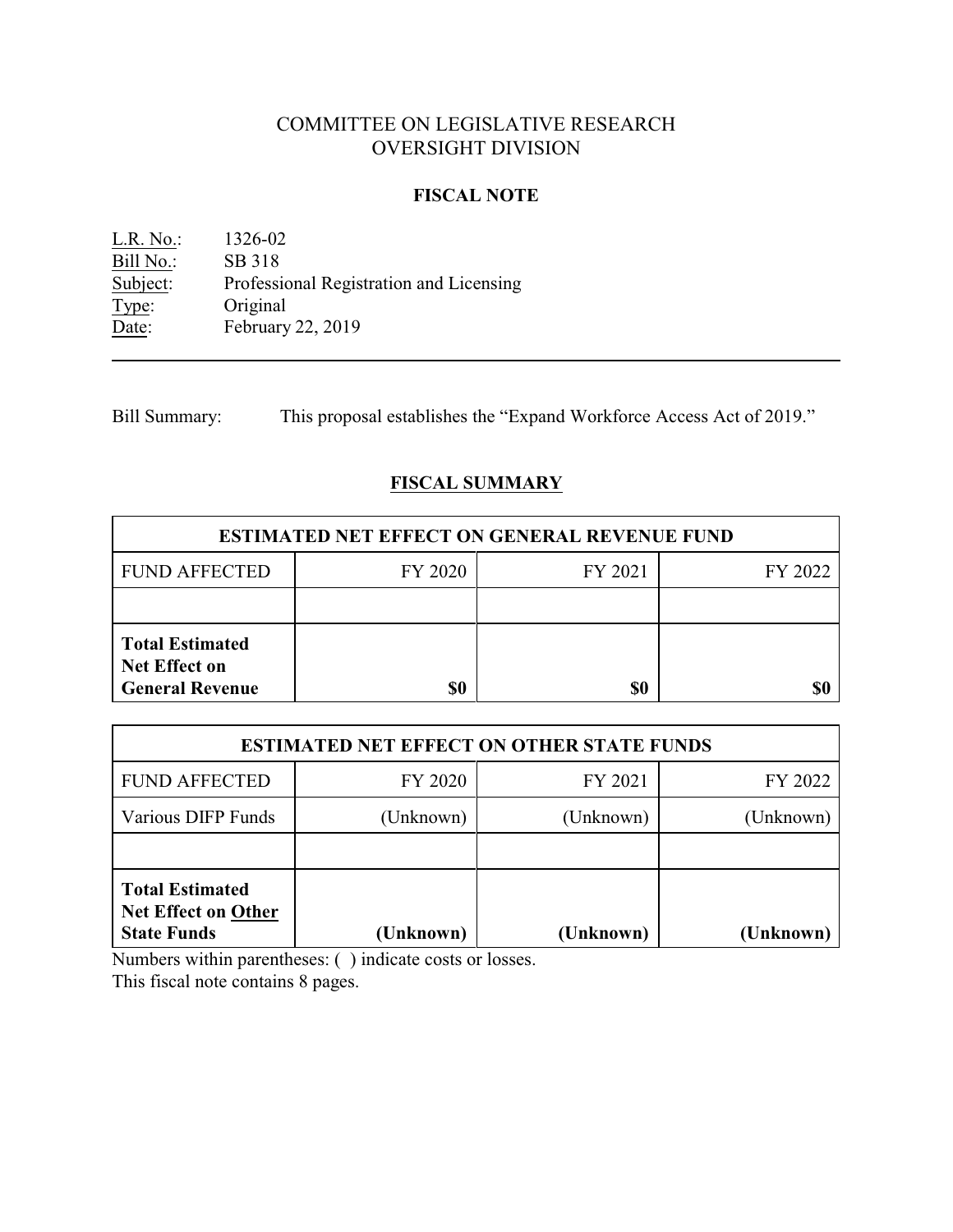L.R. No. 1326-02 Bill No. SB 318 Page 2 of 8 February 22, 2019

| <b>ESTIMATED NET EFFECT ON FEDERAL FUNDS</b>                               |                     |                     |                     |  |  |
|----------------------------------------------------------------------------|---------------------|---------------------|---------------------|--|--|
| <b>FUND AFFECTED</b>                                                       | FY 2020             | FY 2021             | FY 2022             |  |  |
| <b>Federal Funds</b>                                                       | \$0 to $(\$77,951)$ | \$0 to $(\$84,536)$ | \$0 to $(\$85,325)$ |  |  |
|                                                                            |                     |                     |                     |  |  |
| <b>Total Estimated</b><br><b>Net Effect on All</b><br><b>Federal Funds</b> | \$0 to $(\$77,951)$ | \$0 to (\$84,536)   | \$0 to (\$85,325)   |  |  |

| <b>ESTIMATED NET EFFECT ON FULL TIME EQUIVALENT (FTE)</b>    |            |            |            |  |  |
|--------------------------------------------------------------|------------|------------|------------|--|--|
| <b>FUND AFFECTED</b>                                         | FY 2020    | FY 2021    | FY 2022    |  |  |
| <b>Federal Funds</b>                                         | 0 to 1 FTE | 0 to 1 FTE | 0 to 1 FTE |  |  |
|                                                              |            |            |            |  |  |
| <b>Total Estimated</b><br><b>Net Effect on</b><br><b>FTE</b> | 0 to 1 FTE | 0 to 1 FTE | 0 to 1 FTE |  |  |

 $\boxtimes$  Estimated Net Effect (expenditures or reduced revenues) expected to exceed \$100,000 in any of the three fiscal years after implementation of the act.

| <b>ESTIMATED NET EFFECT ON LOCAL FUNDS</b>            |  |  |  |  |  |
|-------------------------------------------------------|--|--|--|--|--|
| <b>FUND AFFECTED</b><br>FY 2020<br>FY 2021<br>FY 2022 |  |  |  |  |  |
| \$0<br>\$0<br>\$0<br>  Local Government               |  |  |  |  |  |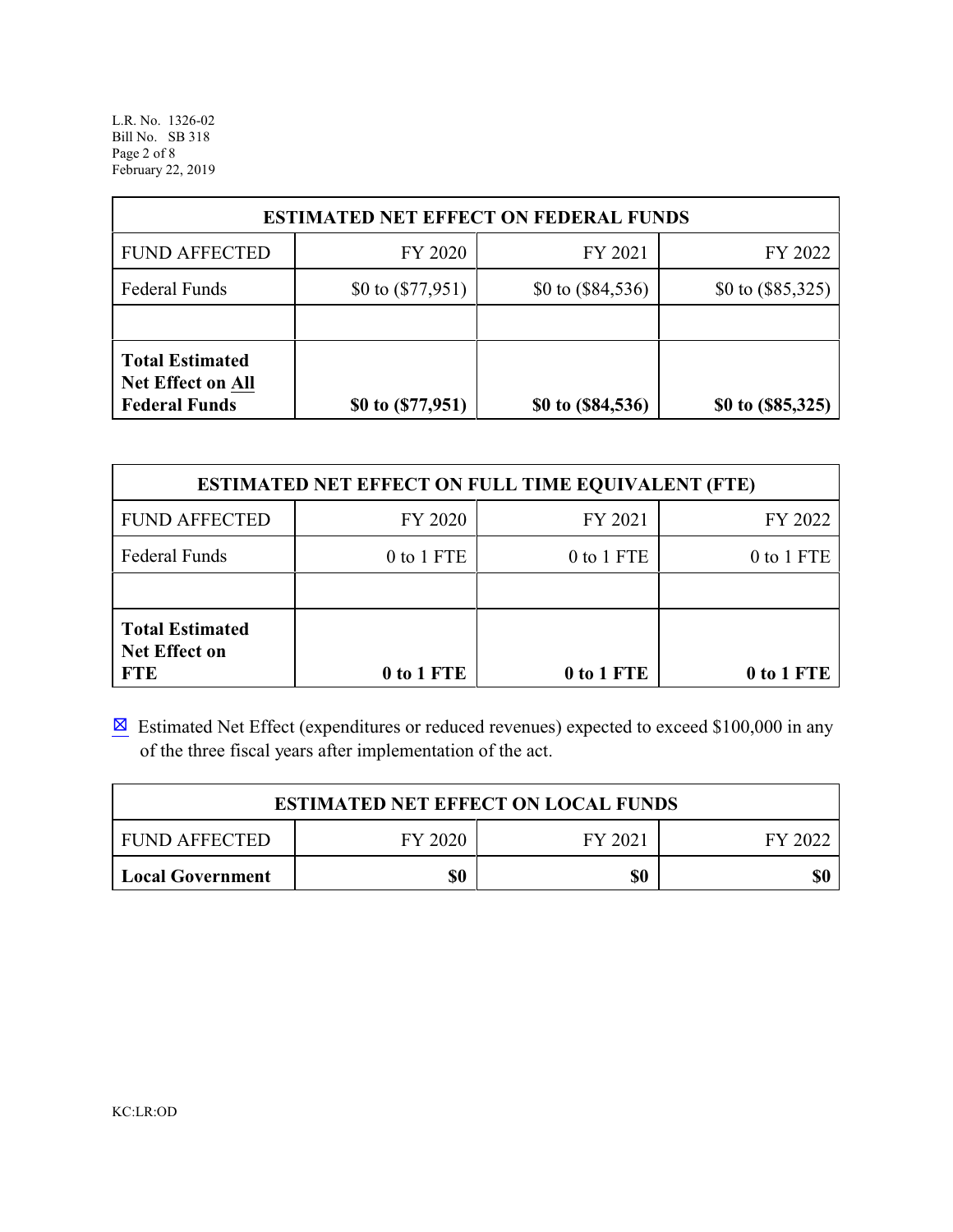L.R. No. 1326-02 Bill No. SB 318 Page 3 of 8 February 22, 2019

## **FISCAL ANALYSIS**

### ASSUMPTION

*Section 324.025*

Officials from the **Department of Insurance, Financial Institutions and Professional Registration (DIFP)** assume this proposal establishes the Expanded Workforce Access Act of 2019. The fiscal impact is unknown to various DIFP funds depending upon the type of apprenticeships developed by state agencies or other licensing authorities and the extent of work that is demanded of the Division of Professional Registration.

**Oversight** will reflect an unknown cost to various DIFP funds.

In response to a similar proposal from this year (HB 470), officials from the **Department of Economic Development - Division of Workforce Development (DWD)** assumed this proposal creates the "Expanded Workforce Access Act of 2019" stating that, within the parameters established under the federal Labor Standards for the Registration of Apprenticeship Programs, each state licensing authority shall grant a license to applicants that successfully complete the eighth grade, complete an apprenticeship approved by the Division of Professional Registration or US Department of Labor or otherwise permitted under state or federal law and have passed an examination by the appropriate licensing authority.

While DWD is not the licensing authority, DWD may be required to work with the Division of Professional Registration or other agencies to ensure individuals completing the approved apprenticeships receive their licenses. Therefore, DWD is estimating the need for 1 additional FTE (Workforce Development Specialist IV) at an annual salary of \$51,108. This would be a cost to federal funds.

**Oversight** will reflect a potential cost to Federal Funds of \$77,951 in FY 2020, \$84,536 in FY 2021, \$85,325 and FY 2022.

**Oversight** assumes Department of Economic Development - Division of Workforce Development (DED-DWD) could absorb some of the additional duties without adding an FTE; however, DED-DWD has stated due to current workload, these cost cannot be absorbed. Therefore, Oversight will range the cost from \$0 (FTE can be absorbed) to the estimated provided by DED-DWD (FTE is not absorbed) to Federal Funds.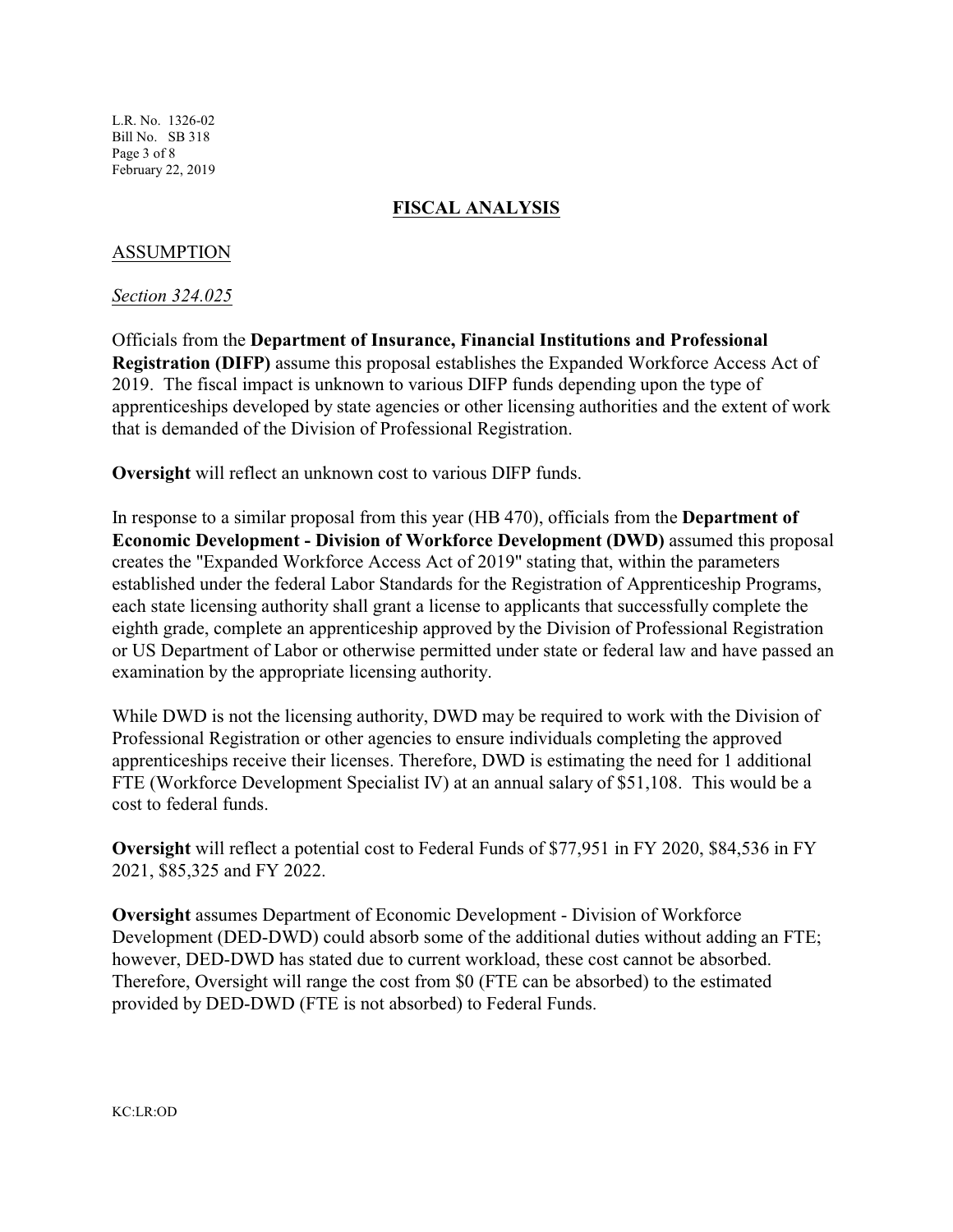L.R. No. 1326-02 Bill No. SB 318 Page 4 of 8 February 22, 2019

### ASSUMPTION (continued)

Officials from the **Department of Health and Senior Services** - **Division of Regulation and Licensure (DHSS)** state that this legislation allows an applicant to receive a license to practice an occupation, profession, or activity in Missouri under specified criteria through an apprenticeship program.

The nursing home administrator applicant applying for licensure through apprenticeship would be treated as other applicants through the same application, office process, fee, and Board of Nursing Home Administrators' review to determine if the applicant meets the apprenticeship track for administrator licensure. DHSS does not anticipate an increase in applicants due to nursing home administrators obtaining licensure through an apprenticeship program.

### *Section 324.025.5*

DHSS states that this section references the promulgation of rules and regulations. It is assumed it will take a Principal Assistant Board/Commission (salary \$51,658) approximately 16 hours make the required changes to state rules. Based on 2,080 working hours per year, this would require 0.01 FTE to assume these duties (16 hours  $\div$  2,080 hours per year = 0.01) for a total personal service cost of \$517 (\$51,658 X 0.01) for FY20.

**Oversight** assumes DHSS is provided with core funding to handle a certain amount of activity each year. Oversight assumes DHSS could absorb the costs related to this proposal with current resources; however, if multiple bills pass the cumulative impact may require additional FTE.

Officials from the **Department of Health and Senior Services** - **Division of Community and Public Health (DHSS)** assumes that the Lead Licensing Program and Onsite Wastewater Treatment Program would accept approved apprenticeships for licensing, so long as the criteria in §324.025.3 are met. The only cost anticipated is for rulemaking to clarify how this statute impacts other existing licensing statutes and regulations, and creation of new application forms. Time and costs for these activities is estimated in the table below.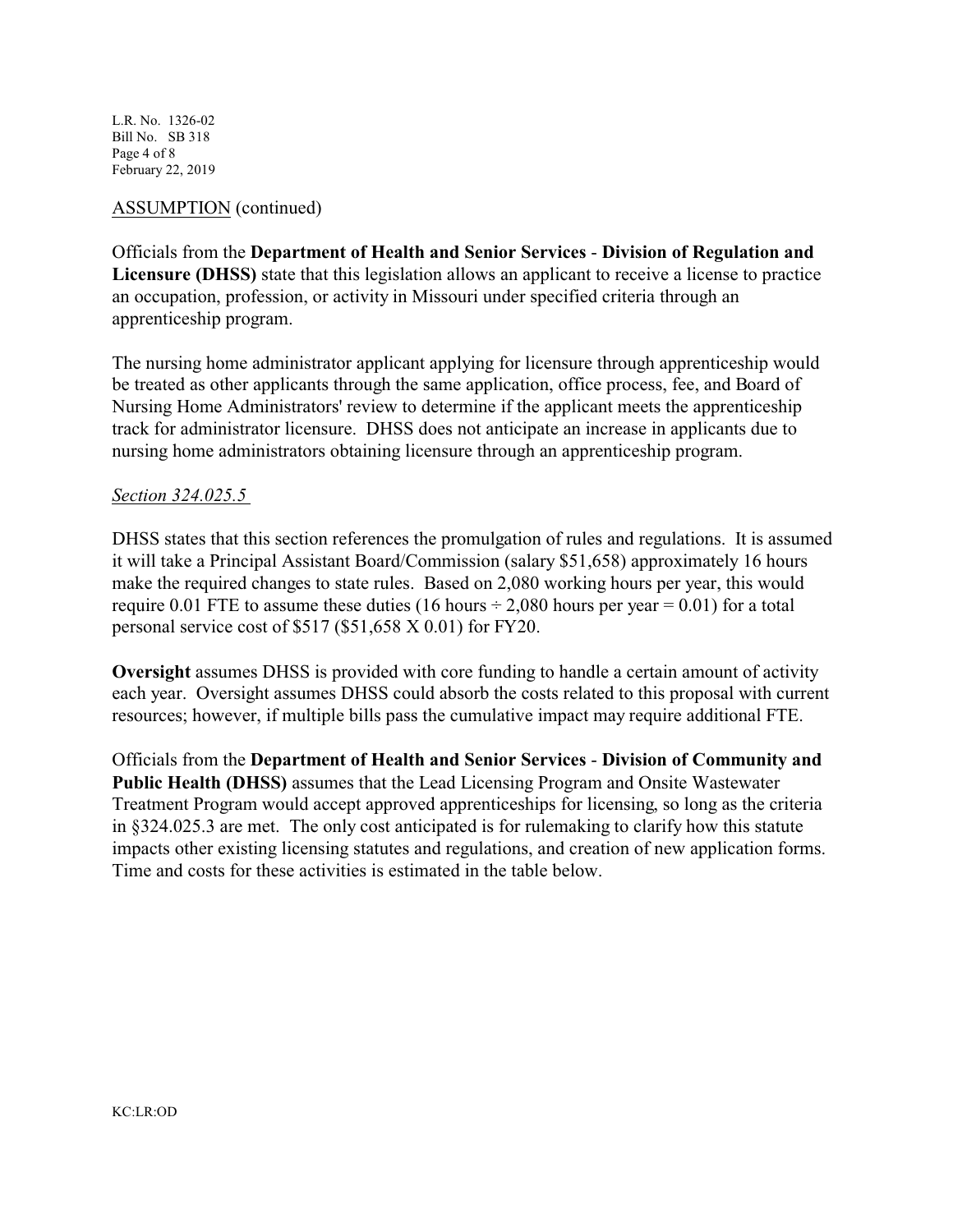L.R. No. 1326-02 Bill No. SB 318 Page 5 of 8 February 22, 2019

| <b>ASSUMPTION</b> (continued) |  |
|-------------------------------|--|
|-------------------------------|--|

|                   | Program   | Program     | Program     |             | Section Rules Management | Total    |
|-------------------|-----------|-------------|-------------|-------------|--------------------------|----------|
|                   | Manager   | Manager     | staff (HPR) | Coordinator | Review                   |          |
|                   | (EPHS V - | (Env.       | II)         | (HPR III)   | (HSSM)                   |          |
|                   | OWTP)     | Superv. $-$ |             |             |                          |          |
|                   |           | LLP         |             |             |                          |          |
| OWTP rules        | 10        |             |             | 20          | 5                        | 35 hours |
| <b>OWTP</b> forms | 2         |             | 3           |             |                          | 5 hours  |
| LLP rules         |           | 10          |             | 20          | 5                        | 35 hours |
| <b>LLP</b> forms  |           | 2           | 3           |             |                          | 5 hours  |
| Total hours       | 12.       | 12          | 6           | 40          | 10                       | 80 hours |
| Average           | \$53,351  | \$58,903    | \$37,970    | \$43,365    | \$66,574                 |          |
| Salary            |           |             |             |             |                          |          |
| Total cost        | \$308     | \$340       | \$110       | \$834       | \$320                    | \$1,912  |

DHSS anticipates being able to absorb these costs, resulting in zero fiscal impact. However, until the FY20 budget is final, the department cannot identify specific funding sources.

**Oversight** assumes DHSS is provided with core funding to handle a certain amount of activity each year. Oversight assumes DHSS could absorb the costs related to this proposal; however, if multiple bills pass the cumulative impact may require additional FTE.

Officials from the **Office of the Secretary of State (SOS)** assume many bills considered by the General Assembly include provisions allowing or requiring agencies to submit rules and regulations to implement the act. The SOS is provided with core funding to handle a certain amount of normal activity resulting from each year's legislative session. The fiscal impact for this fiscal note to the SOS for Administrative Rules is less than \$5,000. The SOS recognizes that this is a small amount and does not expect that additional funding would be required to meet these costs. However, the SOS also recognizes that many such bills may be passed by the General Assembly in a given year and that collectively the costs may be in excess of what the office can sustain with the core budget. Therefore, the SOS reserves the right to request funding for the cost of supporting administrative rules requirements should the need arise based on a review of the finally approved bills signed by the governor.

**Oversight** assumes the SOS could absorb the costs of printing and distributing regulations related to this proposal. If multiple bills pass which require the printing and distribution of regulations at substantial costs, the SOS could require additional resources.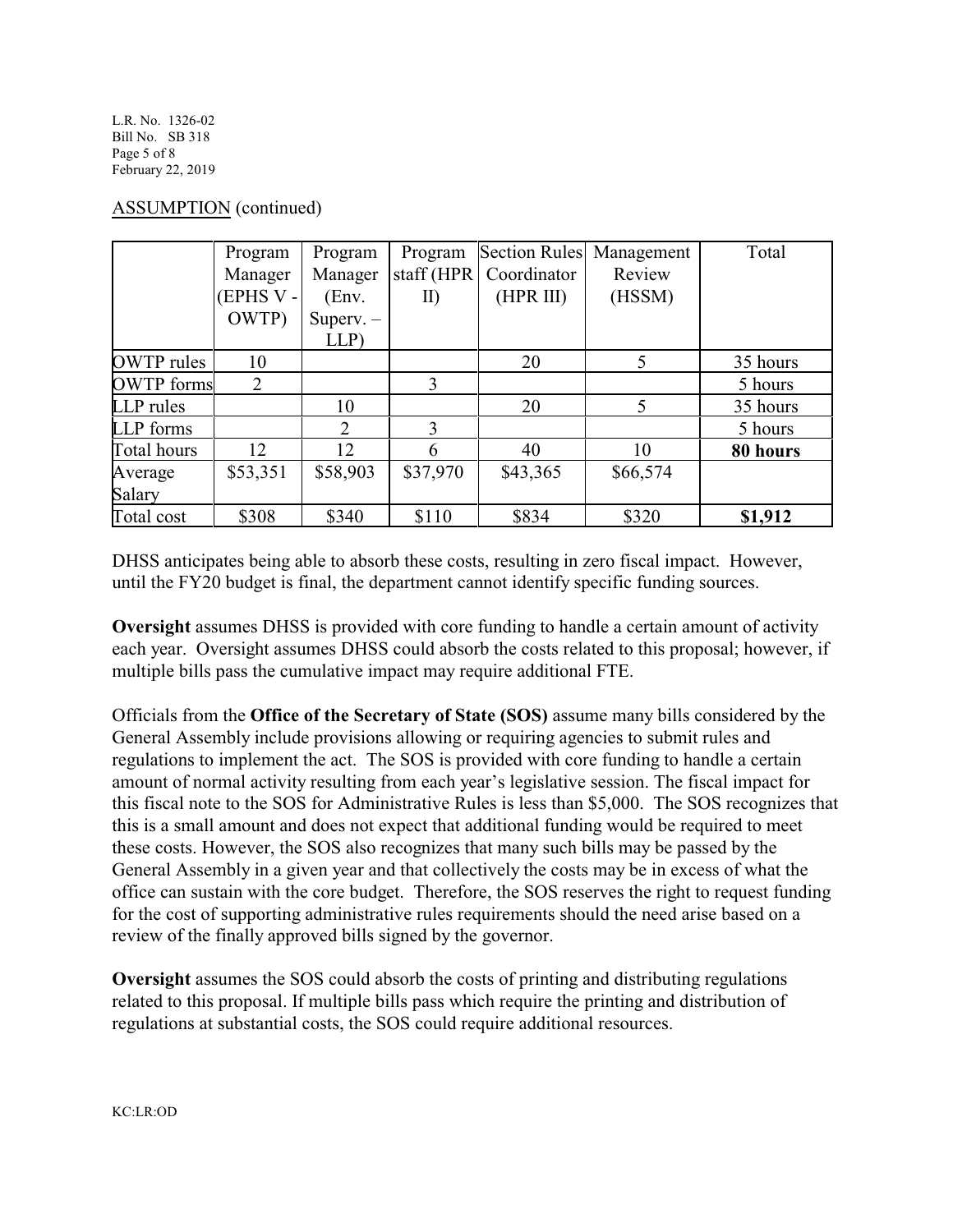L.R. No. 1326-02 Bill No. SB 318 Page 6 of 8 February 22, 2019

#### ASSUMPTION (continued)

Officials from the **Joint Committee on Administrative Rules (JCAR)** state this legislation is not anticipated to cause a fiscal impact beyond its current appropriation.

**Oversight** assumes JCAR will be able to administer any rules resulting from this proposal with existing resources.

Officials from the **Department of Labor and Industrial Relations**, the **Department of Revenue**, the **Office of Administration** - **Administrative Hearing Commission**, the **Department of Transportation**, the **Department of Public Safety** - **Missouri Highway Patrol**, the **Department of Natural Resources** and the **Department of Agriculture** each assume the proposal will have no fiscal impact on their respective organizations.

**Oversight** notes that the above mentioned agencies have stated the proposal would not have a direct fiscal impact on their organization. Oversight does not have any information to the contrary. Therefore, Oversight will reflect a zero impact on the fiscal note for these agencies.

| <b>ESTIMATED NET EFFECT TO</b><br><b>VARIOUS DIFP FUNDS</b> | (Unknown)                     | (Unknown) | (Unknown) |
|-------------------------------------------------------------|-------------------------------|-----------|-----------|
| Cost - DIFP                                                 | (Unknown)                     | (Unknown) | (Unknown) |
| <b>VARIOUS DIFP FUNDS</b>                                   |                               |           |           |
| FISCAL IMPACT - State Government                            | FY 2020<br>$(10 \text{ Mo.})$ | FY 2021   | FY 2022   |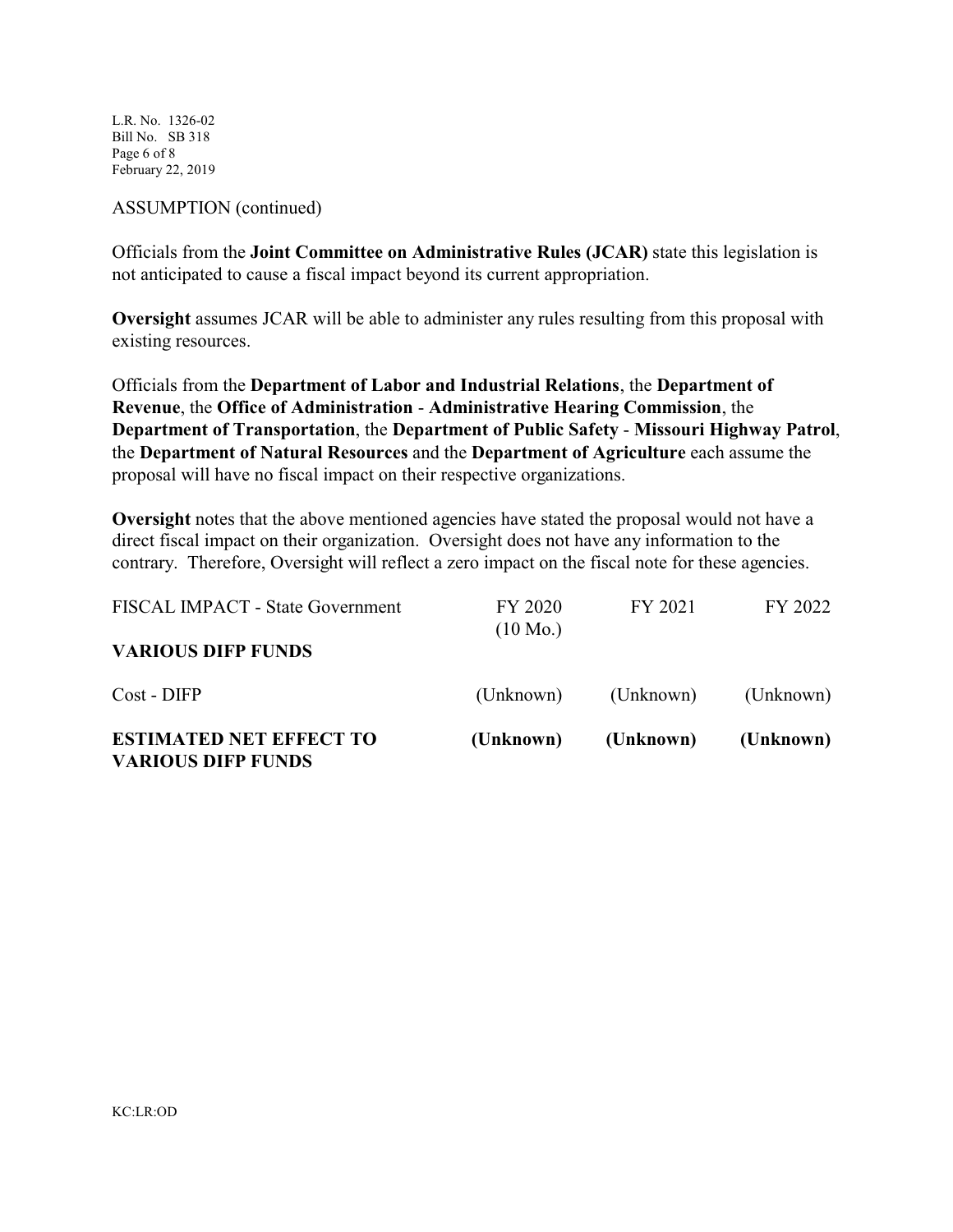L.R. No. 1326-02 Bill No. SB 318 Page 7 of 8 February 22, 2019

| FISCAL IMPACT - State Government<br>(continued)        | FY 2020<br>$(10 \text{ Mo.})$ | FY 2021                                 | FY 2022             |
|--------------------------------------------------------|-------------------------------|-----------------------------------------|---------------------|
| <b>FEDERAL FUNDS</b>                                   |                               |                                         |                     |
| Cost - DED-DWD                                         |                               |                                         |                     |
| <b>Salaries</b>                                        | \$0 to $( $42,590)$           | \$0 to $(\$51,619)$                     | \$0 to $(\$52,135)$ |
| <b>Fringe Benefits</b>                                 | \$0 to $(\$23,487)$           | \$0 to $(\$28,340)$                     | \$0 to $(\$28,498)$ |
| <b>Equipment and Expense</b>                           | \$0 to $(\$11,874)$           | \$0 to $( $4,577)$                      | \$0 to $(\$4,692)$  |
| <b>Total Cost - DED-DWD</b>                            |                               | \$0 to $(\$77,951)$ \$0 to $(\$84,536)$ | \$0 to $(\$85,325)$ |
| FTE Change - DED-DWD                                   | 0 to 1 FTE                    | 0 to 1 FTE                              | 0 to 1 FTE          |
| <b>ESTIMATED NET EFFECT TO</b><br><b>FEDERAL FUNDS</b> | \$0 to $($ 77,951 $)$         | \$0 to $(\$84,536)$                     | \$0 to $(\$85,325)$ |
| Estimated Net FTE Change to Federal<br>Funds           | 0 to 1 FTE                    | 0 to 1 FTE                              | 0 to 1 FTE          |
| FISCAL IMPACT - Local Government                       | FY 2020<br>$(10 \text{ Mo.})$ | FY 2021                                 | FY 2022             |
|                                                        | \$0                           | \$0                                     | \$0                 |

### FISCAL IMPACT - Small Business

No direct fiscal impact to small businesses would be expected as a result of this proposal.

### FISCAL DESCRIPTION

This act shall be known as the "Expanded Workforce Access Act of 2019".

Beginning on January 1,2020, each state licensing authority shall grant a license to any applicant who has successfully completed the eighth grade, completed an apprenticeship approved by the Missouri Division of Professional Registration or the U.S. Department of Labor, and has passed an examination, if one is deemed to be necessary by the Division.

The Division shall establish a passing score for such examinations, which shall not exceed the passing score that is required for a non-apprenticeship license.